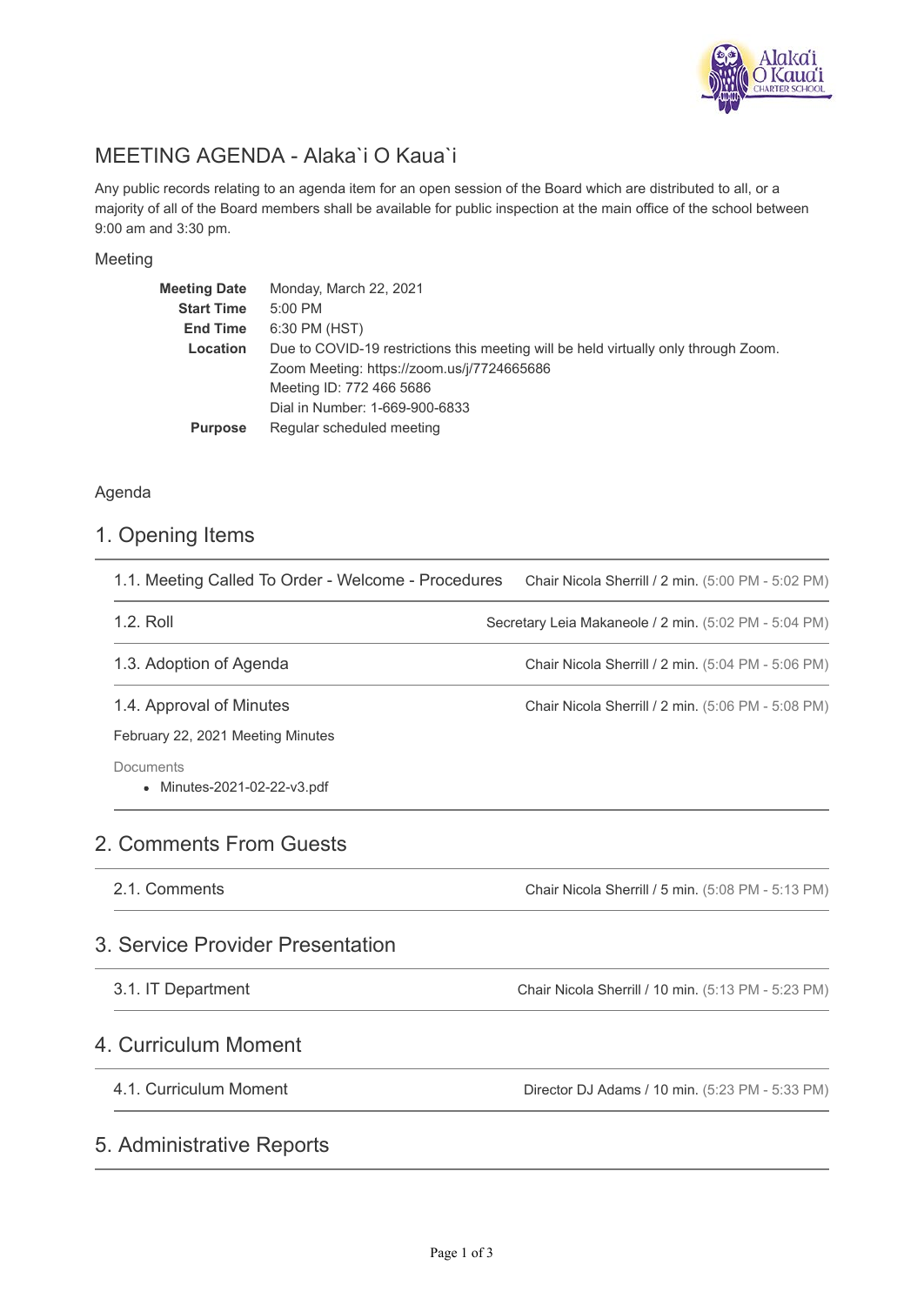

Director DJ Adams / 15 min. (5:33 PM - 5:48 PM)

Treasurer Ben Sand / 15 min. (5:48 PM - 6:03 PM)

#### 5.1. School Director Report

- Education/Curriculum
- Facilities
- Enrollment
- Fundraising / PTO
- Personnel

#### Documents

• MAR 21 Personnel Report Alakai.pdf

#### 5.2. Financial Report

#### 5.2.1. Monthly Financials - January, 2021

Documents

- JAN 21 Account Reconciliation (1).pdf
- JAN 21 General Ledger (1).pdf
- JAN 21 Alakai Board Report FY20-21 YB (1) (2) (1).pdf

#### 5.2.2. Monthly Financials - February, 2021

Documents

- FEB 21 Account Reconcilliation FY20-21 Alakai.png
- FEB 21 Board Report\_Alakai.pdf

#### 5.2.3. Fundraising Report

**Documents** 

• MAR 21 Fundraising Detail Report.pdf

#### 5.3. Board Committee Reports

- Chairperson Report
- Education and Curriculum: Chris
- Human Resources Oversight: Leia
- Facilities and Maintenance: Rafael
- Board development and Governance: Nicola
- Finance and Audit: Ben

## 6. Action Items

6.1. Service Provider Agreement 2020-21

## 7. Closing Items

#### 7.1. Next Meeting Date

April 19, 2021 at 6:00 p.m.

## 8. Executive Session (as and if needed)

Chair Nicola Sherrill / 2 min. (6:28 PM - 6:30 PM)

Chair Nicola Sherrill / 10 min. (6:18 PM - 6:28 PM)

(6:03 PM - 6:03 PM)

(6:03 PM - 6:03 PM)

(6:03 PM - 6:03 PM)

Chair Nicola Sherrill / 15 min. (6:03 PM - 6:18 PM)